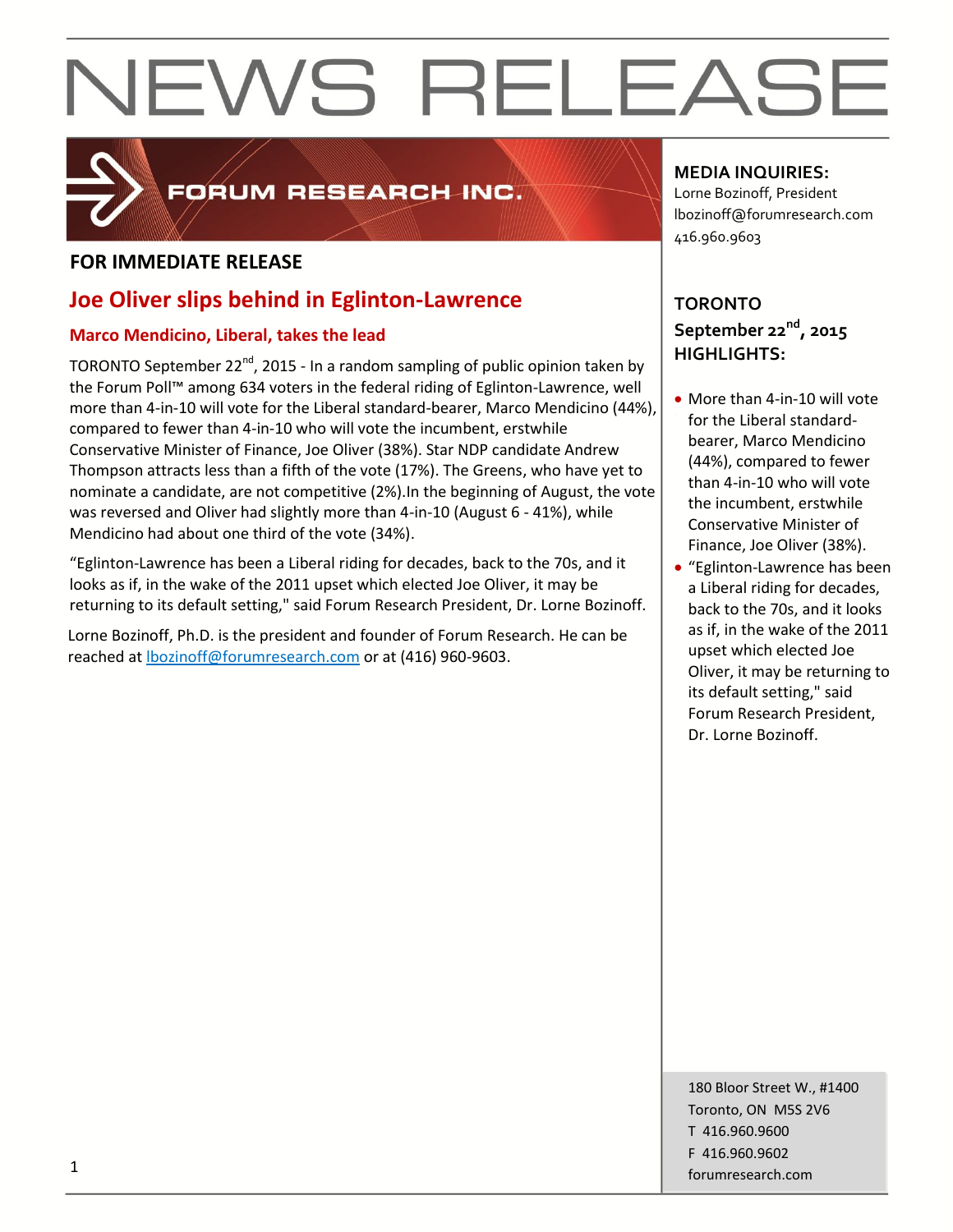

### FORUM RESEARCH INC.

#### **Methodology**

The Forum Poll™ was conducted by Forum Research with the results based on an interactive voice response telephone survey of 634 randomly selected voters in Toronto, Ontario. The poll was conducted on September 21<sup>st</sup>, 2015.

Results based on the total sample are considered accurate +/- 4%, 19 times out of 20. Subsample results will be less accurate. Margins of error for subsample (such as age, gender) results are available at [www.forumresearch.com/samplestim.asp](http://www.forumresearch.com/samplestim.asp)

Where appropriate, the data has been statistically weighted by age, region, and other variables to ensure that the sample reflects the actual population according to the latest Census data.

This research is not necessarily predictive of future outcomes, but rather, captures opinion at one point in time. Each party's success at the ballot box will depend on their success at getting out the vote. Forum Research conducted this poll as a public service and to demonstrate our survey research capabilities. Forum houses its poll results in the Data Library of the Department of Political Science at the University of Toronto.

With offices across Canada and around the world, 100% Canadian-owned Forum Research is one of the country's leading survey research firms. This Forum Poll™and other polls may be found at Forum's poll archive at [www.forumresearch.com/polls.asp](http://www.forumresearch.com/polls.asp)

**MEDIA INQUIRIES:**

Lorne Bozinoff, President lbozinoff@forumresearch.com 416.960.9603

**TORONTO September 22nd, 2015**

180 Bloor Street W., #1400 Toronto, ON M5S 2V6 T 416.960.9600 F 416.960.9602 example to the contract of the contract of the contract of the contract of the contract of the contract of the contract of the contract of the contract of the contract of the contract of the contract of the contract of the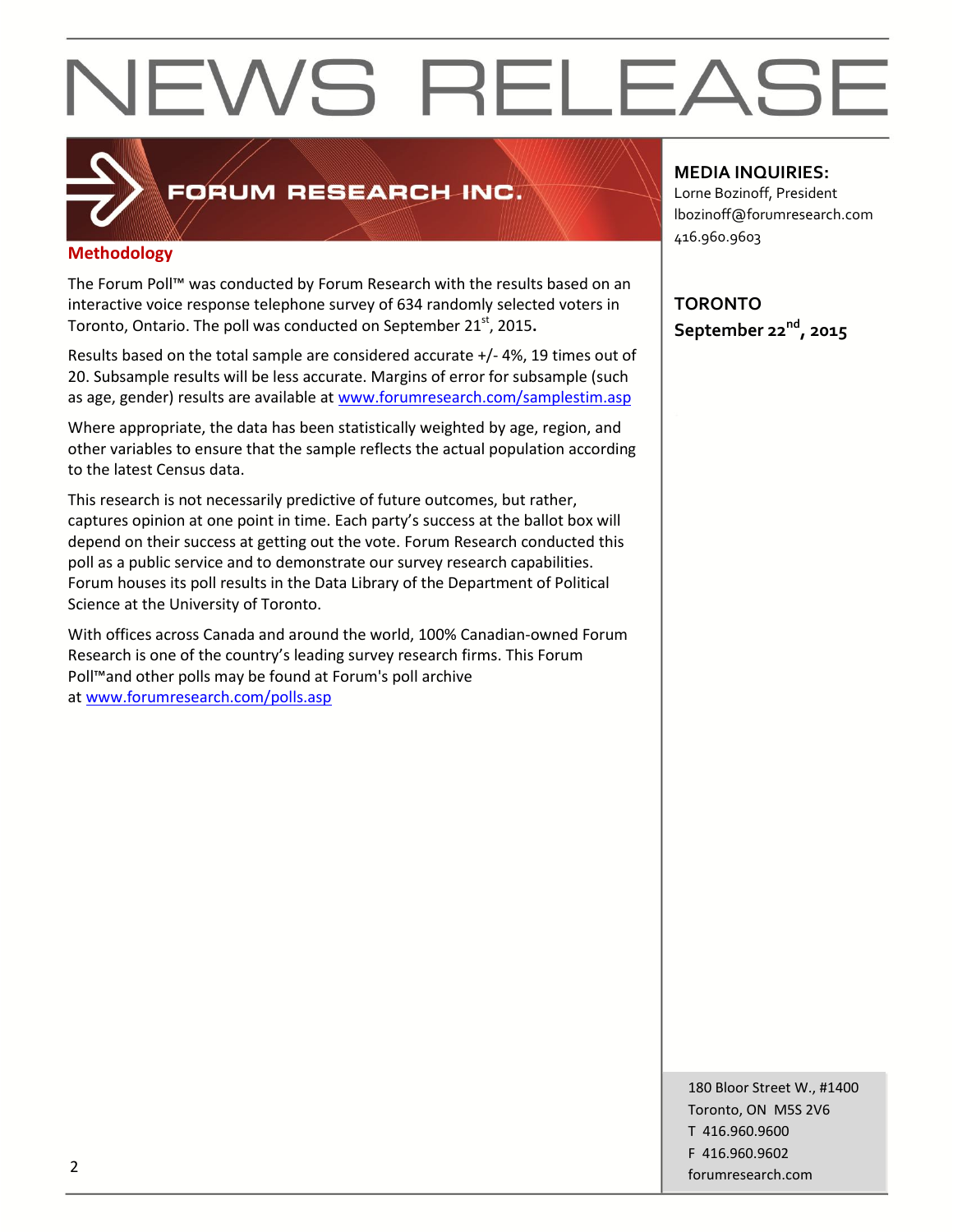#### *Federal Vote Preference*

*'A federal election has been called for Monday, October 19. Which party´s candidate are you most likely to vote for in this election in your riding of Eglinton-Lawrence?'+ 'Even though you may not have made up your mind, which party´s candidate are you leaning towards at this time?'*

FORUM RESEARCH INC.

#### *[Decided/Leaning]*

#### *Age / Gender*

| ℅                               | <b>Total</b>   | 18-34        | $35 - 44$ | 45-54    | 55-64    | $65+$          | <b>Male</b> | <b>Female</b> |
|---------------------------------|----------------|--------------|-----------|----------|----------|----------------|-------------|---------------|
| Sample                          | 613            | 46           | 39        | 90       | 156      | 282            | 246         | 367           |
| Joe Oliver, Conservative        | 38             | 23           | 41        | 44       | 37       | 42             | 42          | 34            |
| <b>Marco Mendicino, Liberal</b> | 44             | 52           | 31        | 43       | 49       | 42             | 43          | 45            |
| <b>Andrew Thompson, NDP</b>     | 17             | 24           | 27        | 11       | 11       | 14             | 14          | 19            |
| A Green Party candidate         | $\overline{2}$ | $\mathbf{1}$ | $\Omega$  | 1        | 3        | $\overline{2}$ |             |               |
| <b>Another party</b>            | $\Omega$       | $\Omega$     | $\Omega$  | $\Omega$ | $\Omega$ | $\Omega$       | $\Omega$    | 0             |

#### *Income*

| %                                  | <b>Total</b>   | $<$ \$20 $K$ | \$20-<br>\$40K | \$40-<br>\$60K | $$60-$<br><b>\$80K</b> | \$80-<br>\$100K | $$100-$<br><b>\$250K</b> |
|------------------------------------|----------------|--------------|----------------|----------------|------------------------|-----------------|--------------------------|
| Sample                             | 613            | 44           | 52             | 67             | 63                     | 49              | 151                      |
| Joe Oliver,<br>Conservative        | 38             | 34           | 30             | 30             | 47                     | 37              | 44                       |
| <b>Marco Mendicino,</b><br>Liberal | 44             | 42           | 54             | 49             | 31                     | 44              | 41                       |
| Andrew Thompson,<br><b>NDP</b>     | 17             | 22           | 12             | 20             | 22                     | 18              | 15                       |
| A Green Party<br>candidate         | $\overline{2}$ | $\mathbf{1}$ | 5              | $\mathbf{1}$   | $\Omega$               | $\overline{2}$  | $\mathbf 0$              |
| Another party                      | $\Omega$       | $\Omega$     | $\Omega$       | $\Omega$       | $\mathbf 0$            | $\Omega$        | $\mathbf 0$              |

#### **MEDIA INQUIRIES:**

Lorne Bozinoff, President lbozinoff@forumresearch.com 416.960.9603

#### **TORONTO September 22nd, 2015**

180 Bloor Street W., #1400 Toronto, ON M5S 2V6 T 416.960.9600 F 416.960.9602 for the contract of the contract of the contract of the contract of the contract of the contract of the contract of the contract of the contract of the contract of the contract of the contract of the contract of the contra